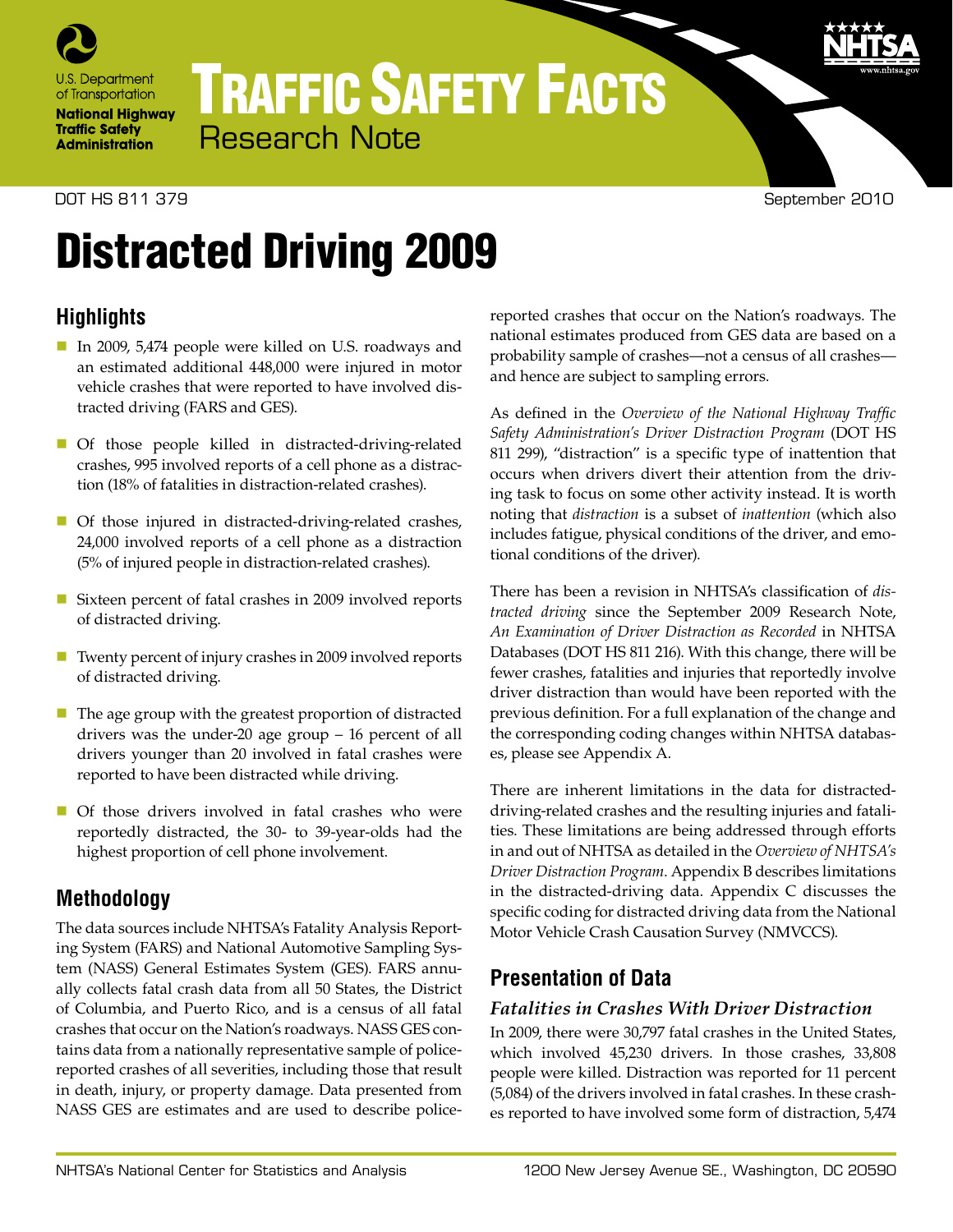fatalities (16% of overall fatalities) occurred. Table 1 provides information about fatal crashes with reported distraction from 2005 through 2009.

The proportion of fatalities reportedly associated with driver distraction increased from 10 percent in 2005 to 16 percent in 2009. During that time, fatal crashes with reported driver distraction also increased from 10 percent to 16 percent.

As reported for 2009, 4,898 fatal crashes occurred that involved distraction, which includes single-vehicle crashes and multivehicle crashes. For single-vehicle crashes, the driver was reported as distracted and thus the crash was reported as a distracted-driving crash. However, in multivehicle crashes, the crash was reported as a distracted-driving crash if *at least* one driver was reported as distracted. In some of these multivehicle crashes, multiple drivers were reported as distracted. In 2009, 5,084 drivers were reported as distracted in the 4,898 fatal crashes involving distraction. The portion of drivers reportedly distracted at the time of the fatal crashes increased from 7 percent in 2005 to 11 percent in 2009.

In 2009, 867 fatal crashes were reported to have involved cell phones as distraction (18% of all fatal distracted-driving crashes). For these crashes, the police reported that the cell phone was either in use at the time of the crash or was in the presence of the driver at the time of the crash. Cell phones were reported as distraction for 20 percent of the distracted drivers in fatal crashes. A total of 995 people died in fatal crashes that involved reports of a cell phone as a distraction.

Most of the distracted-driving-related fatalities (84%) were associated with the *general* classification of operating the vehicle in a careless or inattentive manner (could include cell phones [for States without cell phone identification on the reporting form], eating, talking to passenger, looking outside, etc.). It should be noted that the distracted-drivingrelated crashes and fatalities may be associated with multiple categories of distraction. For instance, some of the fatalities may be associated with both cell phone use and operating a vehicle in a careless or inattentive manner. Specifically related to cell phone involvement, the specific activity with the cell phone (talking, dialing, texting, etc.) is not known.

#### Table 1

|                         | <b>Fatal Crashes, Drivers in Fatal Crashes, and Fatalities in</b> |  |
|-------------------------|-------------------------------------------------------------------|--|
| <b>Crashes, by Year</b> |                                                                   |  |

| Year | <b>Overall</b> |                | <b>Distraction</b> |                |                   |                   |
|------|----------------|----------------|--------------------|----------------|-------------------|-------------------|
|      | <b>Crashes</b> | <b>Drivers</b> | <b>Fatalities</b>  | <b>Crashes</b> | <b>Drivers</b>    | <b>Fatalities</b> |
| 2005 | 39,252         | 59,220         | 43,510             | 4,026<br>(10%) | 4,217<br>(7%)     | 4.472<br>$(10\%)$ |
| 2006 | 38,648         | 57,846         | 42,708             | 5,245<br>(14%) | 5,455<br>(9%)     | 5,836<br>(14%)    |
| 2007 | 37,435         | 56,019         | 41,259             | 5,329<br>(14%) | 5,552<br>$(10\%)$ | 5.917<br>(14%)    |
| 2008 | 34,172         | 50,416         | 37,423             | 5,307<br>(16%) | 5,477<br>$(11\%)$ | 5,838<br>(16%)    |
| 2009 | 30,797         | 45,230         | 33,808             | 4,898<br>(16%) | 5,084<br>(11%)    | 5,474<br>(16%)    |

**Source:** NCSA, FARS 2005-2008 (Final), 2009 (ARF)

Table 2 describes 2009 fatal crash data by age of drivers with reported distracted-driving behavior and the types of vehicles driven. The age group with the greatest proportion of distracted drivers in fatal crashes was the under-20 age group – 16 percent of all under-20 drivers in fatal crashes were reported to have been distracted while driving. The age group with the next greatest proportion was 20- to 29-year-old drivers – 13 percent of all 20- to 29-year-old drivers in fatal crashes were reported to have been distracted. Light-truck drivers and motorcyclists had the greatest percentage of total drivers reported as distracted at the time of the fatal crashes (12% each). Bus drivers had the smallest percentage (6%) of total drivers involved in fatal crashes that were reported as distraction-related.

Of those drivers reportedly distracted during a fatal crash, the 30- to 39-year-old drivers were the group with the greatest proportion distracted by cell phones. Cell phone distraction was reported for 24 percent of the 30- to 39-year-old distracted drivers in fatal crashes. As for the under-20 age group drivers involved in fatal crashes, cell phone distraction was reported for 22 percent of the distracted drivers.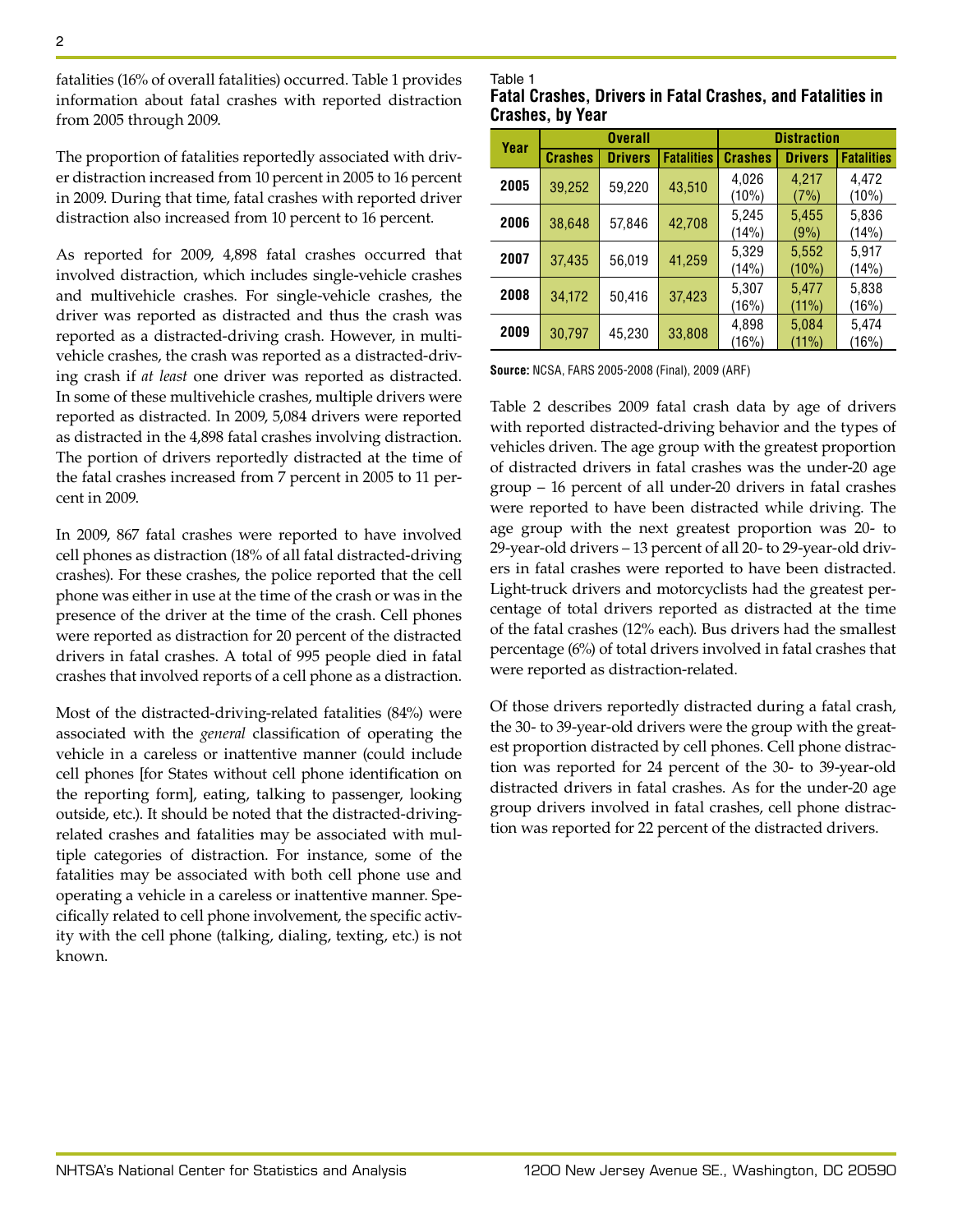#### Table 2

#### **Drivers Involved in Fatal Crashes by Age and Vehicle Type, 2009**

|                      | <b>Total</b>   | <b>Distracted</b>              | <b>Drivers With Cell Phone*</b> |
|----------------------|----------------|--------------------------------|---------------------------------|
|                      | <b>Drivers</b> | <b>Drivers</b>                 | (% of Distracted Drivers)       |
| Total                | 45,230         | 5,084 (11%)                    | 1,006(20%)                      |
|                      |                | <b>Drivers by Age Group</b>    |                                 |
| <b>Under 20</b>      | 3,967          | 619 (16%)                      | 138(22%)                        |
| $20 - 29$            | 10,719         | 1,378 (13%)                    | 293 (21%)                       |
| $30 - 39$            | 7,633          | 832 (11%)                      | 196 (24%)                       |
| 40-49                | 7,930          | 811 (10%)                      | 161 (20%)                       |
| 50-59                | 6,559          | 631 (10%)                      | 124 (20%)                       |
| 60-69                | 3,968          | 367 (9%)                       | 56 (15%)                        |
| $70+$                | 3,778          | 408 (11%)                      | 37(9%)                          |
|                      |                | <b>Drivers by Vehicle Type</b> |                                 |
| <b>Passenger Car</b> | 18,279         | 2,044 (11%)                    | 386(19%)                        |
| <b>Light Truck</b>   | 17,822         | 2,117 (12%)                    | 475 (22%)                       |
| <b>Motorcycle</b>    | 4,593          | 562 (12%)                      | 63 (11%)                        |
| <b>Large Truck</b>   | 3,187          | 257 (8%)                       | 75 (29%)                        |
| <b>Bus</b>           | 221            | 14 (6%)                        | 3(21%)                          |

**Source:** NCSA, FARS 2009 (ARF) \*The police indicated that the driver was using a cell phone or a cell phone was in the presence of the driver at the time of the crash.

### *People Injured in Crashes Involving Driver Distraction*

In 2009, an estimated 2,217,000 people were injured in motor vehicle traffic crashes. The number of people injured during a crash with reported distraction in 2009 was estimated at 448,000 (20% of all the injured people). Table 3 provides information about people injured in crashes with reported distraction from 2005 through 2009.

In 2009, an estimated 24,000 people were injured in crashes involving cell phones as a distraction. These injured people only comprise 5 percent of all people injured in distractionrelated crashes. Most of the people injured in distracteddriving-related crashes were involved in crashes in which distraction or inattention was reported without known details of the specific activity (43%). Note that there could be more than one distraction associated with the crashes and resulting injured people.

The estimated number of people injured in crashes involving distracted driving fell by 26 percent from an estimated 604,000 in 2005 to 448,000 in 2009. The estimated number of people injured fell 18 percent during the same time period.

# Table 3

#### **Estimated Number of People Injured in Crashes and People Injured in Crashes Involving Distraction**

|      |                | <b>Distraction</b> |                                      |  |
|------|----------------|--------------------|--------------------------------------|--|
| Year | <b>Overall</b> | <b>Estimate</b>    | <b>Percentage of</b><br><b>Total</b> |  |
| 2005 | 2,699,000      | 604,000            | 22%                                  |  |
| 2006 | 2,575,000      | 503,000            | 20%                                  |  |
| 2007 | 2,491,000      | 448,000            | 18%                                  |  |
| 2008 | 2,346,000      | 466,000            | 20%                                  |  |
| 2009 | 2,217,000      | 448,000            | 20%                                  |  |

**Source:** NCSA, GES 2005-2009

#### *Crashes of All Severity*

Table 4 provides information for all police-reported crashes from 2005 through 2009 including fatal crashes, injury crashes, and property-damage-only crashes for the year.

#### Table 4

#### **Motor Vehicle Traffic Crashes and Crashes Involving Driver Distraction by Year**

| <b>Crash by Crash Severity</b> |                     | <b>Overall</b><br><b>Crashes</b> | <b>Crashes</b><br><b>Involving Distraction</b> |
|--------------------------------|---------------------|----------------------------------|------------------------------------------------|
| 2005                           | <b>Fatal Crash</b>  | 39,252                           | 4,026 (10%)                                    |
|                                | Injury Crash        | 1,816,000                        | 399,000 (22%)                                  |
|                                | PDO Crash           | 4,304,000                        | 900,000 (21%)                                  |
|                                | Total               | 6,159,000                        | 1,303,000 (21%)                                |
| 2006                           | <b>Fatal Crash</b>  | 38,648                           | 5,245 (14%)                                    |
|                                | <b>Injury Crash</b> | 1,746,000                        | 339,000 (19%)                                  |
|                                | <b>PDO Crash</b>    | 4,189,000                        | 676,000 (16%)                                  |
|                                | <b>Total</b>        | 5,973,000                        | 1,020,000 (17%)                                |
| 2007                           | <b>Fatal Crash</b>  | 37,435                           | 5,329 (14%)                                    |
|                                | <b>Injury Crash</b> | 1,711,000                        | 309,000 (18%)                                  |
|                                | PDO Crash           | 4,275,000                        | 689,000 (16%)                                  |
|                                | Total               | 6,024,000                        | 1,003,000 (17%)                                |
| 2008                           | <b>Fatal Crash</b>  | 34,172                           | 5,307 (16%)                                    |
|                                | <b>Injury Crash</b> | 1,630,000                        | 314,000 (19%)                                  |
|                                | PDO Crash           | 4,146,000                        | 650,000 (16%)                                  |
|                                | <b>Total</b>        | 5,811,000                        | 969,000 (17%)                                  |
| 2009                           | <b>Fatal Crash</b>  | 30,797                           | 4,898 (16%)                                    |
|                                | <b>Injury Crash</b> | 1,517,000                        | 307,000 (20%)                                  |
|                                | PDO Crash           | 3,957,000                        | 647,000 (16%)                                  |
|                                | Total               | 5,505,000                        | 959,000 (17%)                                  |

**Source:** NCSA, FARS 2005-2008 (Final), 2009 (ARF); GES 2005-2009 PDO – Property Damage Only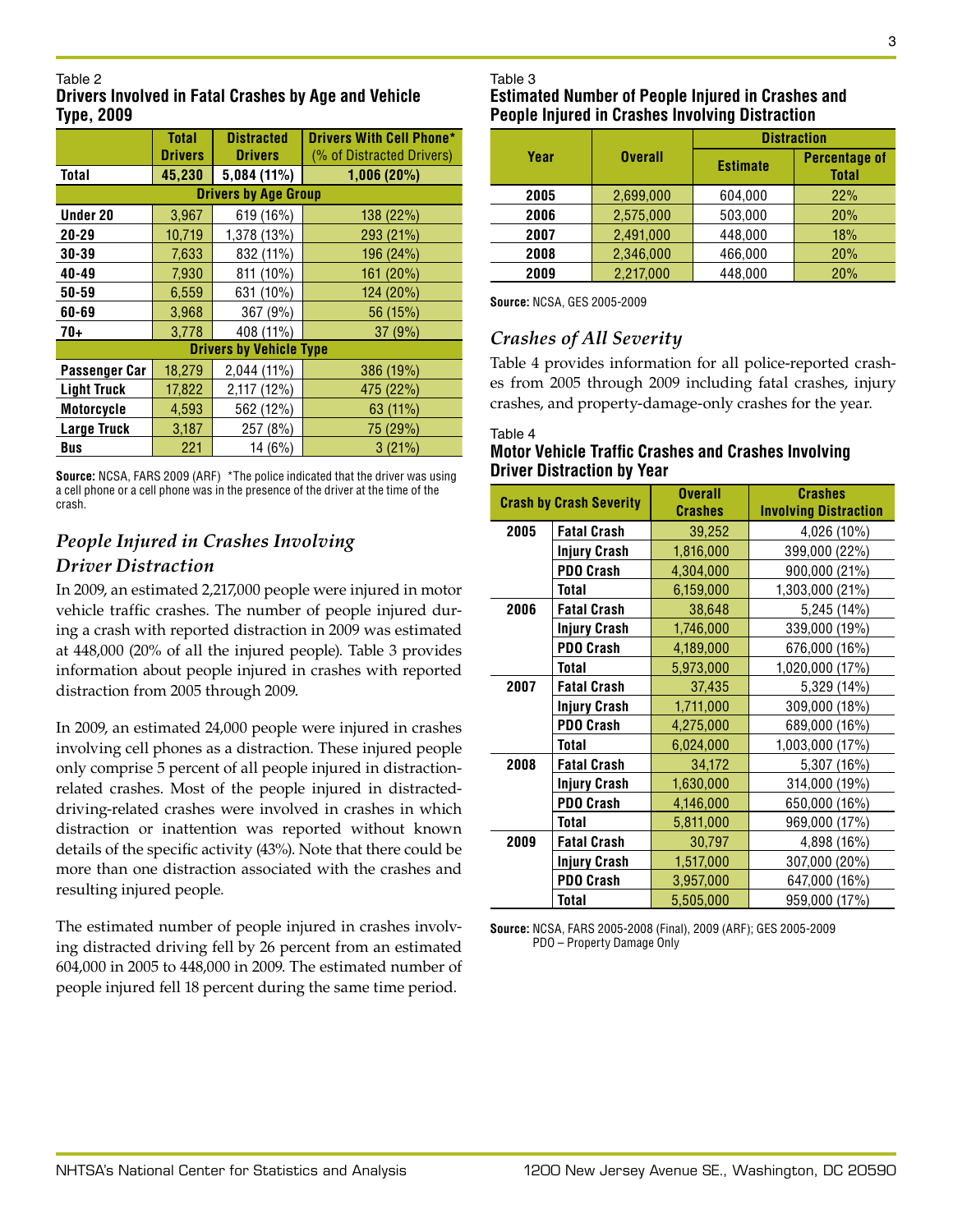Figure 1 provides a graphical representation of the percentage of distracted driving crashes for a particular severity from 2005 through 2009. This graph illustrates any fluctuation during the five-year period. From 2005 to 2009 the percentage of fatal crashes involving distraction increased. The percentage of injury crashes dropped some initially, but has since increased again. Property-damage-only crashes had a high year in 2005, but have remained stable in the four subsequent years.

#### Figure 1 **Crashes Involving Driver Distraction by Crash Severity**



# **References**

Ascone, D., Lindsey, T., & Varghese, C. (2009, September). An Examination of Driver Distraction as Recorded in NHT-SA Databases. DOT HS 811 216. Washington, DC: National Highway Traffic Safety Administration. Available at [http://](http://www-nrd.nhtsa.dot.gov/Pubs/811216.pdf) [www-nrd.nhtsa.dot.gov/Pubs/811216.pdf.](http://www-nrd.nhtsa.dot.gov/Pubs/811216.pdf)

NHTSA. (2008, July). National Motor Vehicle Crash Causation Survey: Report to Congress. DOT HS 811 059. Washington, DC: National Highway Traffic Safety Administration. Available at [http://www-nrd.nhtsa.dot.gov/Pubs/811059.](http://www-nrd.nhtsa.dot.gov/Pubs/811059.PDF) [PDF.](http://www-nrd.nhtsa.dot.gov/Pubs/811059.PDF)

NHTSA. (2010, April). Overview of the National Highway Traffic Safety Administration's Driver Distraction Program. DOT HS 811 299. Washington, DC: National Highway Traffic Safety Administration. Available at [http://www.distraction.](http://www.distraction.gov/files/dot/6835_DriverDistractionPlan_4-14_v6_tag.pdf) [gov/files/dot/6835\\_DriverDistractionPlan\\_4-14\\_v6\\_tag.pdf](http://www.distraction.gov/files/dot/6835_DriverDistractionPlan_4-14_v6_tag.pdf).

# **Appendix A**

Using this definition of distraction, FARS and GES were accessed to retrieve crashes that indicated driver distraction. For FARS data detailing fatal crashes, driver distraction was captured as a driver-related factor. Table A shows the attributes (specific activities) that NHTSA includes as distracted driving in the FARS data.

| Table A                                                          |  |
|------------------------------------------------------------------|--|
| <b>Attributes for Driver-Related Factor in the FARS Database</b> |  |

| <b>Attribute</b>                                           | <b>Examples</b>                                                                                                                                                                                                                                                                                                                                                                                                                                                        |
|------------------------------------------------------------|------------------------------------------------------------------------------------------------------------------------------------------------------------------------------------------------------------------------------------------------------------------------------------------------------------------------------------------------------------------------------------------------------------------------------------------------------------------------|
| Operating the Vehicle in Careless<br>or Inattentive Manner | Includes use of car/cell phones,<br>text messaging, fax, GPS/head-<br>up display systems, DVD player,<br>etc.; driver distracted by children;<br>driver lighting cigarette; operat-<br>ing or adjusting radio and other<br>accessories; reading, talking,<br>daydreaming, eating, looking for<br>an address, crash in next lane, au-<br>tomated highway sign, approach-<br>ing emergency vehicle, using<br>electric razor, applying cosmetics,<br>painting nails, etc. |
| Cellular Telephone Present in<br>Vehicle                   | Includes hand-held and hands-<br>free cellular telephones. 1991-<br>2001: Includes the use of or<br>presence of a phone. 2001 and<br>later: Includes only presence in<br>vehicle                                                                                                                                                                                                                                                                                       |
| Cellular Phone in Use in Vehicles                          | Includes hand-held and hands-<br>free cellular telephone                                                                                                                                                                                                                                                                                                                                                                                                               |
| Computer/Fax Machines/Printers                             | Laptop/notebook computers;<br>PDAs; fax machines                                                                                                                                                                                                                                                                                                                                                                                                                       |
| <b>Onboard Navigation System</b>                           |                                                                                                                                                                                                                                                                                                                                                                                                                                                                        |
| Two-Way Radio                                              |                                                                                                                                                                                                                                                                                                                                                                                                                                                                        |
| Head-up Display                                            |                                                                                                                                                                                                                                                                                                                                                                                                                                                                        |

The GES database contains a specific variable, "Driver Distracted By," which contains attributes that NHTSA includes for determining the number of non-fatal crashes involving reports of distracted driving. Table B shows the attributes (specific activities) that NHTSA includes as distracted driving for GES data.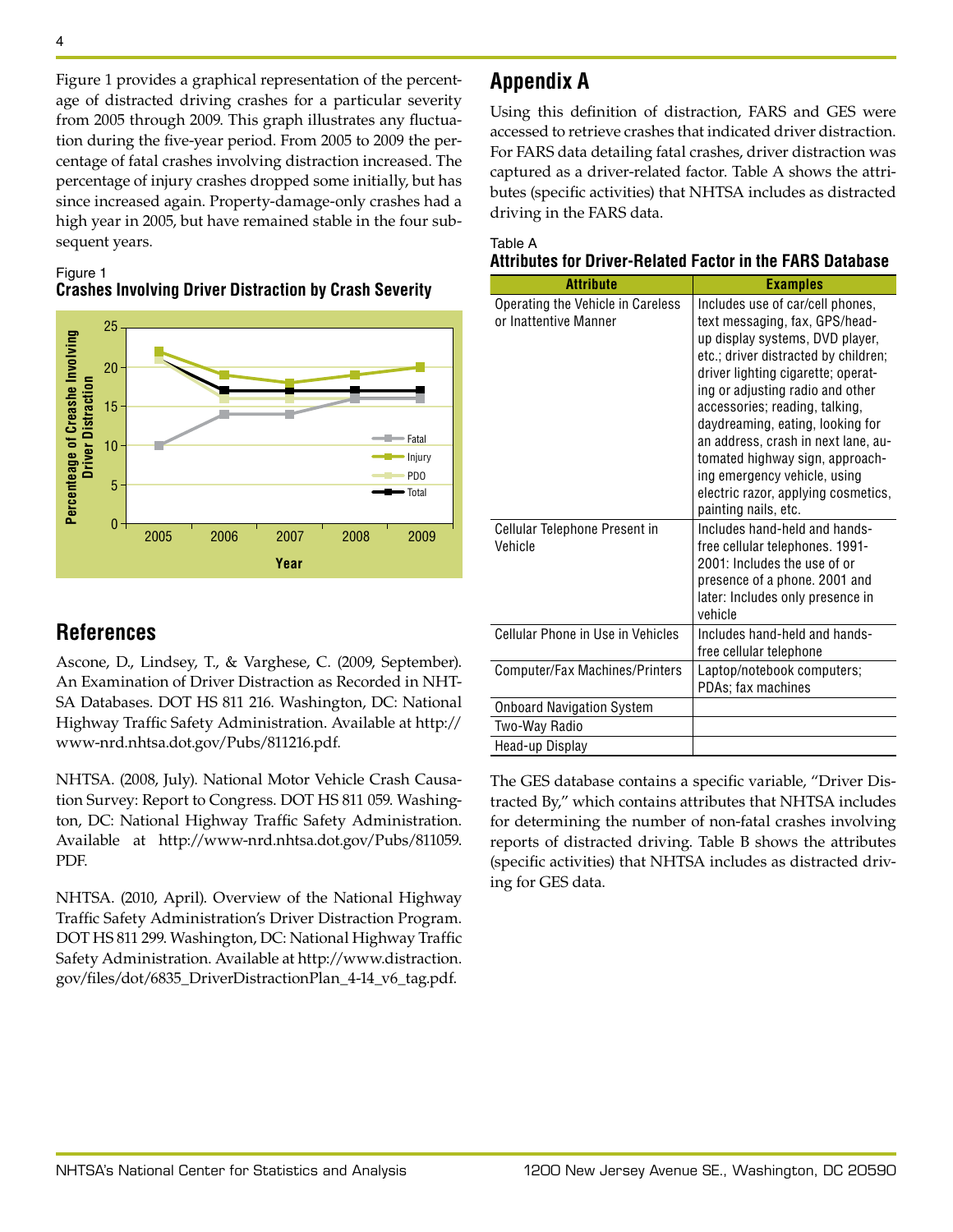#### Table B **Attributes for Driver Distracted By in the GES Database**

| <b>Attribute</b>                                                  | <b>Examples</b>                                                                                                                                                                                                                                                                                                                     |
|-------------------------------------------------------------------|-------------------------------------------------------------------------------------------------------------------------------------------------------------------------------------------------------------------------------------------------------------------------------------------------------------------------------------|
| By other occupant                                                 | Distracted by occupant in driver's vehicle; includes conversing with or looking at other occupant                                                                                                                                                                                                                                   |
| By moving object in vehicle                                       | Distracted by moving object in driver's vehicle; includes dropped object, moving pet, insect, cargo.                                                                                                                                                                                                                                |
| While talking or listening to cellular phone                      | Talking or listening on cellular phone                                                                                                                                                                                                                                                                                              |
| While dialing cellular phone                                      | Dialing or text messaging on cell phone or any wireless email device                                                                                                                                                                                                                                                                |
| Other cellular phone-related (2007 and later)                     | Used when the police report indicated the driver is distracted from the driving task due to cellular<br>phone involvement, but none of the specified codes are applicable (reaching for cellular phone,<br>etc.). This code is also applied when specific details regarding cellular phone distraction / usage<br>are not provided. |
| While adjusting climate controls                                  | Adjusting air conditioner or heater                                                                                                                                                                                                                                                                                                 |
| While adjusting radio, cassette or CD                             | Adjusting radio, cassette, or CD in vehicle                                                                                                                                                                                                                                                                                         |
| While using other devices/controls integral<br>to vehicle         | Adjusting windows, door locks, rear view manual, seat, steering wheel, adjusting seat belts, etc.                                                                                                                                                                                                                                   |
| While using or reaching for device/object<br>brought into vehicle | Radar detector, CDs, razors, portable CD player, headphones, cigarette lighter, etc.                                                                                                                                                                                                                                                |
| Distracted by outside person, object, or event                    | Animals on roadside or previous crash. Do not use when driver has recognized object/event and<br>driver has taken evasive action                                                                                                                                                                                                    |
| Eating or drinking                                                | Eating or drinking or actively related to these actions                                                                                                                                                                                                                                                                             |
| Smoking-related                                                   | Smoking or involved in activity related to smoking                                                                                                                                                                                                                                                                                  |
| Distraction/inattention, details unknown                          | Distraction and/or inattention are noted on the PAR but the specifics are unknown                                                                                                                                                                                                                                                   |
| Inattentive or lost in thought                                    | Driver is thinking about items other than the driving task (e.g., daydreaming)                                                                                                                                                                                                                                                      |
| Other distraction                                                 | Details regarding the driver's distraction are known but none of the specified codes are applicable                                                                                                                                                                                                                                 |

Please note that in the Research Note titled *An Examination of Driver Distraction as Recorded in NHTSA Databases* (DOT HS 811 216), released in September 2009, the list of attributes/activities included as distracted driving was more inclusive than Tables A and B. After further discussion across NHTSA since the release of the previous Research Note, one attribute was removed from the list in FARS and one attribute was removed from the list in GES. In the FARS database, NHTSA will no longer include "emotional (depression, angry, disturbed)" as a driver-distraction. In the GES database, NHTSA will no longer include "looked, but did not see" as a driver-distraction. Table C shows the number of distracted-driving-related fatal crashes, distracted drivers in fatal crashes, and fatalities in distracted-driving crashes using this revised, current definition as well as the same categories of data had NHTSA not revised the definition.

#### Table C

#### **Comparison of Fatal Crash Data for Current and Previous Definitions for Distraction**

|      |                                             | <b>Current Definition</b>                   |                                                |                                             | <b>Previous Definition</b>                  |                                                |
|------|---------------------------------------------|---------------------------------------------|------------------------------------------------|---------------------------------------------|---------------------------------------------|------------------------------------------------|
| Year | <b>Distracted-Driving</b><br><b>Crashes</b> | <b>Distracted-Driving</b><br><b>Drivers</b> | <b>Distracted-Driving</b><br><b>Fatalities</b> | <b>Distracted-Driving</b><br><b>Crashes</b> | <b>Distracted-Driving</b><br><b>Drivers</b> | <b>Distracted-Driving</b><br><b>Fatalities</b> |
| 2005 | 4,026                                       | 4.217                                       | 4.472                                          | 4.117                                       | 4,309                                       | 4.572                                          |
| 2006 | 5.245                                       | 5.455                                       | 5,836                                          | 5.323                                       | 5,536                                       | 5.917                                          |
| 2007 | 5,329                                       | 5.552                                       | 5.917                                          | 5,398                                       | 5,623                                       | 5,988                                          |
| 2008 | 5,307                                       | 5.477                                       | 5,838                                          | 5,372                                       | 5,542                                       | 5,911                                          |
| 2009 | 4,898                                       | 5.084                                       | 5.474                                          | 4.963                                       | 5,150                                       | 5.549                                          |

**Source:** NCSA , FARS 2005-2008 (Final), 2009 (ARF)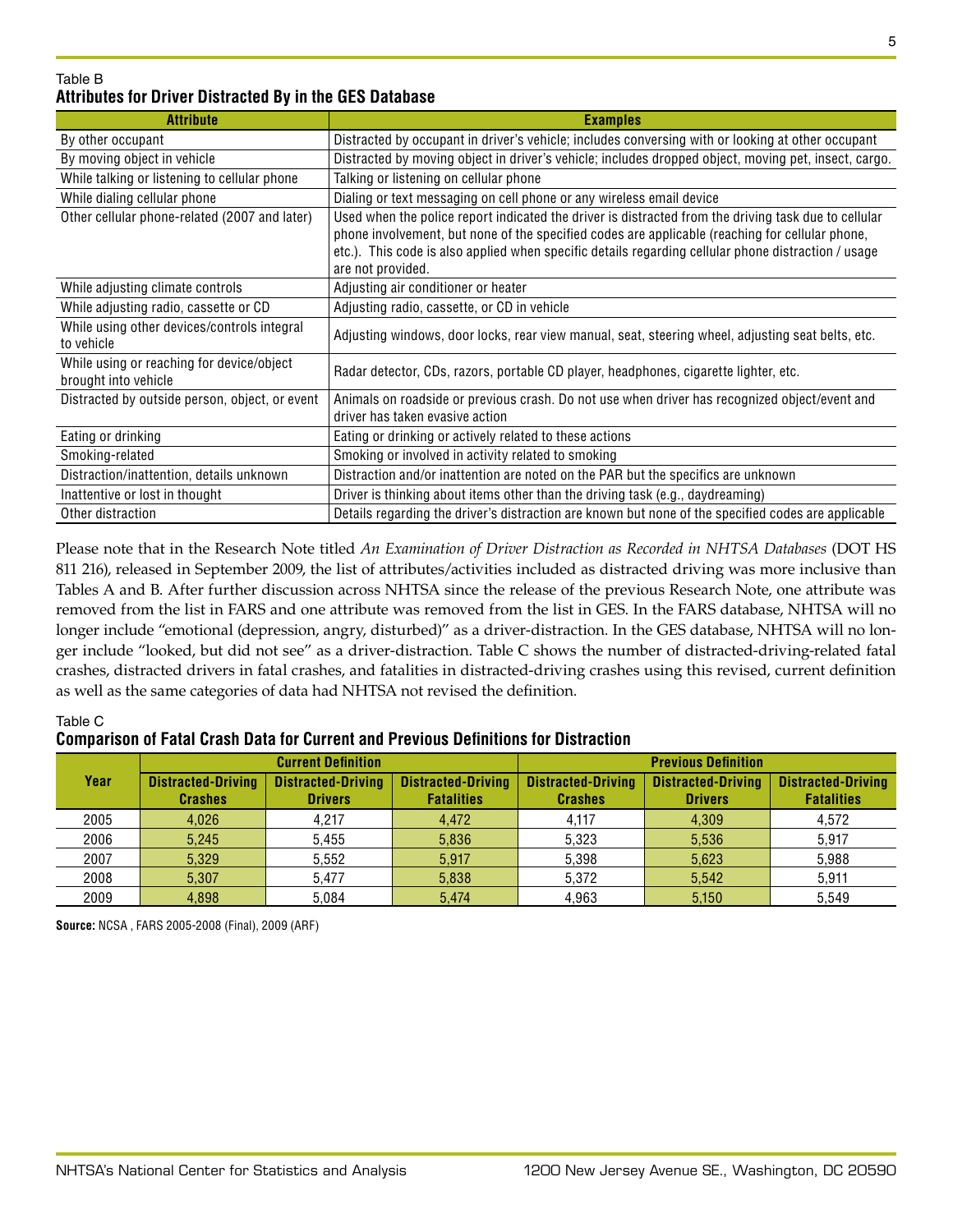Table D shows the number of people injured in crashes involving distraction, as is currently defined as well as what those figures would be using the previous definition.

#### Table D **Comparison of People Injured in Crashes Involving Distracted Driving for the Current and Previous Definitions For Distraction**

| Year | <b>Current Definition</b> | <b>Previous Definition</b> |
|------|---------------------------|----------------------------|
| 2005 | 604.000                   | 674.000                    |
| 2006 | 503.000                   | 565.000                    |
| 2007 | 448,000                   | 506.000                    |
| 2008 | 466,000                   | 515,000                    |
| 2009 | 448,000                   | 508.000                    |

**Source:** GES 2005-2009

Table E gives a comparison of those data for the current and previous definitions for distraction for the number of crashes by crash severity. Again, the difference is because the current definition removed the attribute, "looked, but did not see."

#### Table E

#### **Comparison of Distraction Crashes, by Severity, for the Current and Previous Definitions for Distraction**

|      | <b>Crash by Crash Severity</b> | <b>Current</b><br><b>Definition</b> | <b>Previous</b><br><b>Definition</b> |
|------|--------------------------------|-------------------------------------|--------------------------------------|
|      | <b>Fatal Crash</b>             | 4,026                               | 4,117                                |
| 2005 | <b>Injury Crash</b>            | 399,000                             | 448,000                              |
|      | <b>PDO Crash</b>               | 900,000                             | 1,021,000                            |
|      | <b>Total</b>                   | 1,303,000                           | 1,472,000                            |
|      | <b>Fatal Crash</b>             | 5,245                               | 5,323                                |
|      | <b>Injury Crash</b>            | 339,000                             | 381,000                              |
| 2006 | <b>PDO Crash</b>               | 676,000                             | 769,000                              |
|      | Total                          | 1,020,000                           | 1,156,000                            |
|      | <b>Fatal Crash</b>             | 5,329                               | 5,398                                |
| 2007 | <b>Injury Crash</b>            | 309,000                             | 349,000                              |
|      | <b>PDO Crash</b>               | 689,000                             | 787,000                              |
|      | <b>Total</b>                   | 1,003,000                           | 1,142,000                            |
|      | <b>Fatal Crash</b>             | 5,307                               | 5,372                                |
| 2008 | <b>Injury Crash</b>            | 314,000                             | 350,000                              |
|      | <b>PDO Crash</b>               | 650,000                             | 745,000                              |
|      | Total                          | 969,000                             | 1,100,000                            |
|      | <b>Fatal Crash</b>             | 4,898                               | 4,963                                |
| 2009 | <b>Injury Crash</b>            | 307,000                             | 348,000                              |
|      | <b>PDO Crash</b>               | 647,000                             | 729,000                              |
|      | <b>Total</b>                   | 959,000                             | 1,082,000                            |

**Source:** NCSA, FARS 2005-2008 (Final), 2009 (ARF); GES 2005-2009; PDO – Property Damage Only

# **Appendix B**

NHTSA recognizes that there are limitations to the collection and reporting of FARS and GES data with regard to driver distraction. The data for FARS and GES is based on police accident reports (PARs) and investigations that are conducted after the crash has occurred.

One significant challenge for collection of distracted driving data is the PAR itself. Police accident reports vary across jurisdictions, thus creating potential inconsistencies in reporting. Many variables on the police crash report are concrete across the jurisdictions, but distraction is not one of those variables. Some police crash reports identify distraction as a distinct reporting field, while others do not have such a field and identification of distraction is based upon the narrative portion of the report. The variation in reporting forms contributes to variation in the reported number of crashes involving distracted driving. Looking at distracted drivers involved in fatal crashes by State in 2009, the range is 0 percent to 50 percent. Looking at distracted drivers involved in crashes in GES (doesn't exclude fatal sample), the range is 1 percent to 33 percent, which is based on the weighted estimates. Any national or State count of distraction-involved crashes should be interpreted with this limitation in mind due to potential under-reporting in some States/primary sampling units and over-reporting in other States/primary sampling units.

The following are potential reasons for underreporting of distracted-driving-related crashes.

- $\blacksquare$  There are negative implications associated with distracted driving—especially in conjunction with a crash. Survey research shows that self-reporting of negative behavior is lower than actual occurrence of that negative behavior. There is no reason to believe that self-reporting of distracted driving to a law enforcement officer would differ. The inference herein is that the reported driver distraction during crashes is lower than the actual occurrence.
- If a driver fatality occurs in the crash, law enforcement must rely on the crash investigation in order to report on whether driver distraction was involved. Law enforcement may not have information to indicate distraction. These investigations may rely on witness account and oftentimes these accounts may not be available either.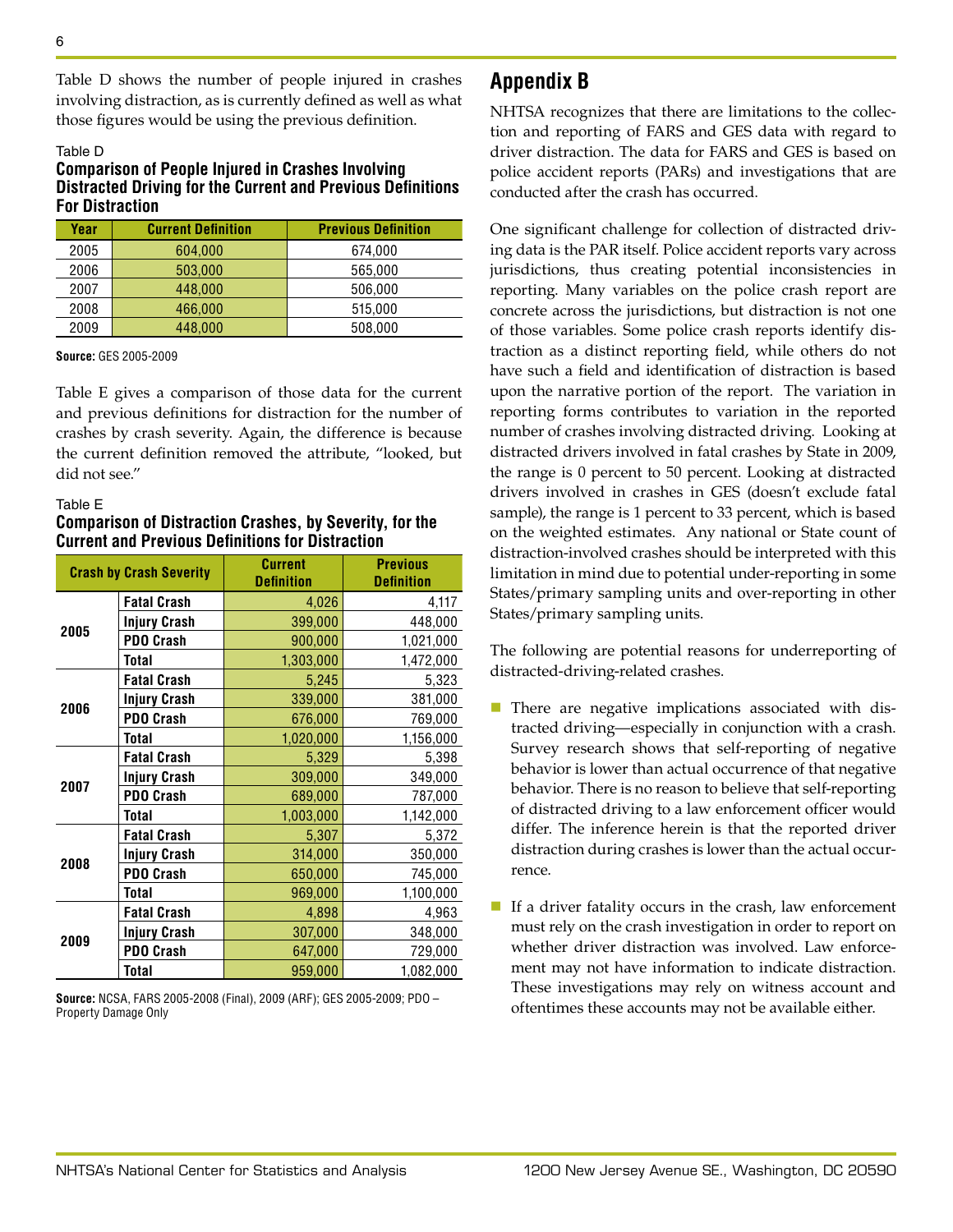Also to be taken into consideration is the speed at which technologies are changing and the difficulty in updating the PAR to accommodate these changes. Without broad, sweeping changes to the PAR to incorporate new technologies and features of technologies, it is difficult to capture the data that involves interaction with these devices.

In the reporting of distracted-driving-related crashes, oftentimes external distractions are identified as a distinct type of distraction. Some of the scenarios captured under external distractions might actually be related to the task of driving (e.g. looking at a street sign). However, the crash reports may not differentiate these driving-related tasks from other external distractions (looking at previous crash or billboard). Currently, the category of external distractions is included in the counts of distracted-driving-related crashes.

# **Appendix C**

The National Motor Vehicle Crash Causation Survey (NMVCCS) was conducted over a 3-year period and data was collected on about 6,500 crashes to assess the critical reason underlying the critical pre-crash event in the crash and also determine other factors associated with the linear causal chain of the crash.

Data regarding distracted driving from NMVCCS was presented in the September 2009 Research Note, *An Examination of Driver Distraction as Recorded in NHTSA Databases*, DOT HS 811 216 (Ascone, Lindsey, & Varghese, 2009).

Table F details the specific variables and attributes for identifying distracted driving in the NMVCCS database.